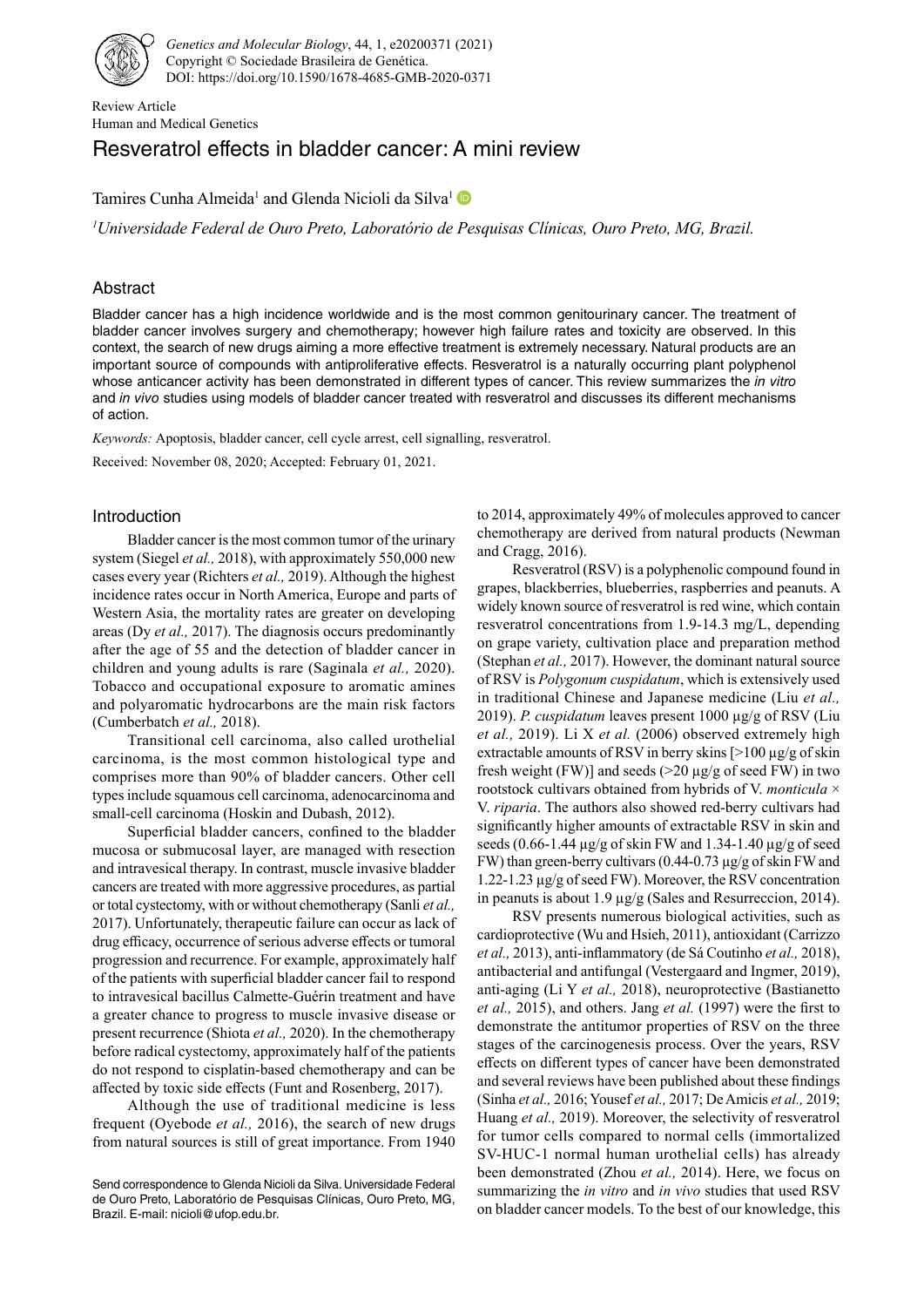is the first review that summarizes studies about RSV and bladder cancer and emphasizes the mechanisms of action involved in the antiproliferative response in this type of tumor.

## *In vitro* studies about resveratrol effects on bladder cancer

The studies associating the effects of RSV and bladder cancer cells are summarized in [Table 1](#page-1-0) and [Figure 1](#page-2-0). Bai *et al.* (2010) conducted the first study showing the RSV effects in bladder cancer. The authors found that RSV caused G1 cell cycle arrest in T24 cells (transitional cell carcinoma), which was also found later by other authors in T24 and EJ cells (transitional cell carcinoma) (Yang *et al.,* 2017). Bai *et al.* (2010) showed that the cell cycle arrest occurred through p21 and p38 activation. The increase of p21 and p38 expression inhibited Cyclin D1-CDK4 complex, an important mediator of G1-S transition that acts inhibiting Rb phosphorylation (Donjerkovic and Scott, 2000; Thornton and Rincon, 2009). The cell cycle arrest in T24 cells was accompanied by apoptosis through p-Akt inhibition. Akt signalling pathway is constitutively active in several types of human cancers, including bladder cancer (Sathe and Nawroth, 2018), and contribute to cancer progression, promoting cell proliferation and apoptosis suppression (Nitulescu *et al.,* 2018). Decrease of p-Akt in T24 cells caused apoptosis through the mitochondrial pathways since there was modulation in Bcl-2 family proteins.

Likewise, Lin *et al.* (2012) found apoptosis through the intrinsic pathway in T24 and BTT739 cell lines (transitional cell carcinoma). RSV treatment caused disruption of mitochondrial membrane potential, which caused release of cytochrome c. In the cytosol, cytochrome c binds to Apaf-1, which recruits and activates caspase-9. This initiator caspase cleaves and activates effector caspases, mainly caspase-3, leading to the cell death (Elmore, 2007). It was also detected in T24 and BTT739 cells increase of reactive oxygen species (ROS) production after RSV treatment. The excessive ROS inside mitochondria might further induce oxidative modification of mitochondrial membrane lipids and change the permeability of

<span id="page-1-0"></span>**Table 1 -** Effects of resveratrol in bladder cancer: *in vitro* studies.

| Cancer cell        | Concentration/time                                                          | Findings                                                                                                                                                                                            | Mechanisms                                                                                                                                                       | Reference            |
|--------------------|-----------------------------------------------------------------------------|-----------------------------------------------------------------------------------------------------------------------------------------------------------------------------------------------------|------------------------------------------------------------------------------------------------------------------------------------------------------------------|----------------------|
| T <sub>24</sub>    | 50, 100, 150, 200, 250, 300<br>µM for 12, 24 or 48 h                        | Apoptosis                                                                                                                                                                                           | $\downarrow$ p-AKT, $\downarrow$ Bcl-2, $\downarrow$ Bcl-xL,<br>↑Bax, ↓p-Bad, ↑cleaved<br>caspase 3, 1cleaved PARP                                               | Bai et al., 2010     |
|                    |                                                                             | Cell cycle arrest<br>at G1 phase                                                                                                                                                                    | ↑p21, ↑p-p38. ↓cyclin D1,<br>↓CDK4, ↓p-Rb                                                                                                                        |                      |
| BTT739 and T24     | 12.5, 25, 50, 100 $\mu$ M for 24 h<br>or 50 µM for 6, 12, 24 or 48 h        | Apoptosis                                                                                                                                                                                           | ↑ROS production,<br>mitochondrial membrane<br>potential disruption, release<br>of cytocrome c, $\uparrow$ caspase 9,<br>$\uparrow$ caspase 3                     | Lin et al., 2012     |
| ECV304 (derivation | 0.1, 0.5, 1, 2.5, 5, 25, 50, 100<br>$\mu$ M for 6 h 30 min or 50 $\mu$ M    | ↑cell permeability and ↑DNA<br>fragmentation                                                                                                                                                        | ↑ROS production                                                                                                                                                  | Stocco et al., 2012  |
| from $T24$ )       | for 12, 24 or 48 h                                                          | Apoptosis                                                                                                                                                                                           | LBad/Bcl-2 ratio                                                                                                                                                 |                      |
| EJ                 | 100, 150, 200 $\mu$ M for 1, 1.5<br>or 2 h in 24 h intervals during<br>72 h | Leell growth and cell cycle<br>arrest at S phase                                                                                                                                                    | ↓STAT3, ↓p-STAT3,<br>Lp-STAT3 nuclear<br>translocation, Lc-Myc,<br>↓cyclin-D1, ↓survivin,<br><b>JVEGF</b>                                                        | Wu et al., 2014      |
|                    |                                                                             | Apoptosis                                                                                                                                                                                           |                                                                                                                                                                  |                      |
| T24 and 5637       | 10, 30, 50 μM for 48 h.                                                     | Apoptosis                                                                                                                                                                                           | $\downarrow$ miR-21, $\downarrow$ p-Akt, $\downarrow$ Bcl-2                                                                                                      | Zhou et al., 2014    |
|                    |                                                                             | Leell adhesion                                                                                                                                                                                      |                                                                                                                                                                  |                      |
| T <sub>24</sub>    | 10, 25, 50, 100 μM for 6, 12<br>or 24 h                                     | ↓cell migration and ↓cell<br>invasion                                                                                                                                                               | $\downarrow$ p-JNK1/2, $\downarrow$ p-ERK1/2,<br>$\downarrow$ MMP-2, $\downarrow$ MMP-9                                                                          | Bai et al., 2017     |
| Pumc-91/ADM        | 50, 100, 150, 200, 250, 300,<br>350 µM for 4, 48 or 72 h,                   | Sensitized Adriamycin-<br>resistant cells                                                                                                                                                           | JMRP1, JLRP, JGST,<br>$\uparrow$ Topo-II                                                                                                                         | Wang et al., 2017    |
|                    |                                                                             | Cell cycle arrest at S phase                                                                                                                                                                        |                                                                                                                                                                  |                      |
| T24 and EJ         | 20, 40, 60, 80, 100, 150, 200<br>μM for 6, 12, 24, 48 or 72h                | Cell cycle arrest<br>at G1 phase                                                                                                                                                                    |                                                                                                                                                                  | Yang et al., 2017    |
| RT4, 5637 and T24  | 12.5, 25, 50, 100, 150, 200,<br>$250 \mu M$ for 24 h                        | Leell proliferation<br>Lelonogenic survival<br>Morphological changes<br>Cell cycle arrest at phase S<br>$(5637 \text{ and } T24)$<br>Apoptosis (RT4)<br>Necrosis (T24)<br>Antiproliferative effects | ↑primary DNA damage<br>LPLKI<br>$\equiv$<br>LPLKI<br>$\downarrow$ AKT, $\downarrow$ mTOR, $\downarrow$ SRC<br>↑RASSF1A/↓HOXB3 (T24),<br>$\downarrow$ DNMTI (RT4) | Almeida et al., 2019 |
| T <sub>24</sub>    | 25, 50, 75, 100, 125, 150, 200<br>µM for 6, 12, 24, 48 or 72 h              | Apoptosis<br>Morphological changes                                                                                                                                                                  | $\overline{\phantom{0}}$                                                                                                                                         | Yang et al., 2019    |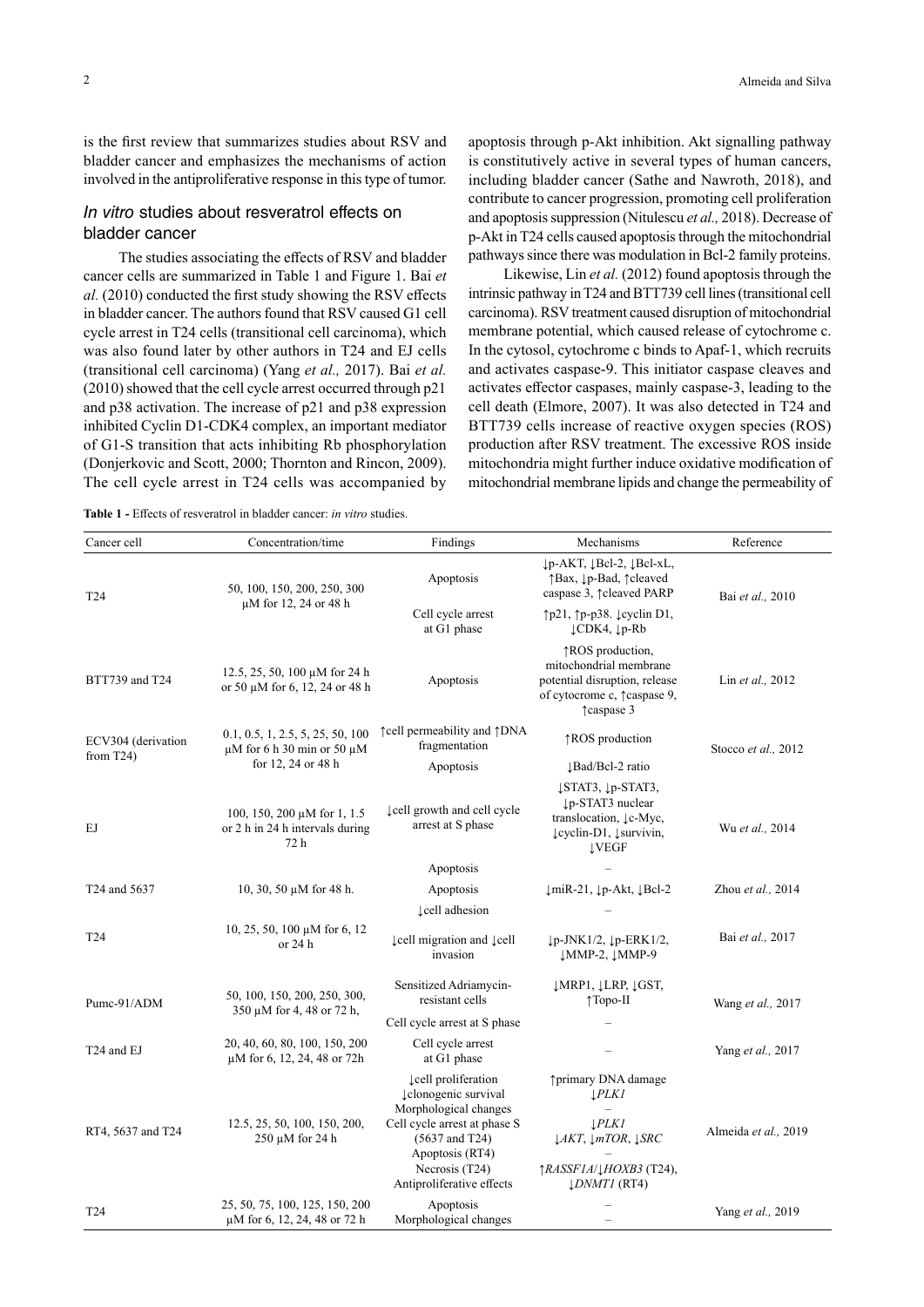

<span id="page-2-0"></span>**Figure 1** - *In vitro* effects and mechanism of action of resveratrol. CDK4: cyclin-dependent kinase 4, GST: glutathione S‑transferase, *HOXB3*: homeobox B3, LRP: lung resistance protein, MMP2: matrix metalloproteinase 2, MMP9: matrix metalloproteinase 9, MRP1: multidrug resistance protein 1, p21: cyclin-dependent kinase inhibitor 1A, p38: p38 mitogen-activated protein kinase, p-ERK1/2: phosphorylated extracellular signal-regulated kinase 1 and 2, p-JNK1/2: phosphorylated c-Jun N-terminal kinase 1 and 2, *PLK1*: polo like kinase 1, p-Rb: phosphorylated retinoblastoma, *RASSF1A*: Ras association domain family member 1, ROS: reactive oxygen species, *SRC*: proto-oncogene tyrosine-protein kinase Src, STAT3: signal transducer and activator of transcription 3, Topo-II: topoisomerase II, VEGF: vascular endothelial growth factor.

the mitochondrial outer membrane, aggravating the disruption of mitochondrial membrane potential (Xu *et al.,* 2010). Yang *et al.* (2019) also showed apoptosis in T24 cells after RSV treatment, but the authors did not discuss possible mechanisms.

In ECV304 cells (derivative of T24 cell line, transitional cell carcinoma), RSV treatment caused increase of cell permeability and DNA fragmentation, which was associated with ROS production (Stocco *et al.,* 2012). ROS can react easily with nucleic acids, particularly DNA, triggering several structural changes including strand breakage (Bergamini *et al.,* 2004). The study also found apoptosis accompanied by decrease of Bad/Bcl-2 ratio (pro-apoptotic/anti-apoptotic proteins) in ECV304 cells.

In EJ cells (transitional cell carcinoma), cell growth reduction, apoptosis and S phase cell cycle arrest after RSV treatment were accompanied by inhibition of STAT3 signaling pathway and nuclear translocations of Sirt1 and p53 (Wu *et al.,* 2014). STAT3 acts as transcriptional regulator of a variety of tumor-promoting genes such as *VEGF*, c-*MYC*, *CCND1* (cyclin D1), *BIRC5* (survivin), which are involved in tumor development and progression (Santoni *et al.,* 2015). Apoptosis might be associated with Sirt and p53 nuclear translocations. In cancer cells, Sirt1 is associated with cell death/survival and apoptosis by deacetylating of important transcriptional factors, including p53 (Shu *et al.,* 2017).

As mentioned previously, apoptosis caused by resveratrol have been related to Akt pathway (Bai *et al.,* 2010). In T24 e 5637 cells (transitional cell carcinoma), the inhibition of Akt phosphorylation after RSV treatment occurred through inhibition of miR-21 expression (Zhou *et al.,* 2014). Tao *et*  *al.* (2011) showed the overexpression of miR-21 promoted the proliferation of bladder cancer cell lines.

Metastasis is the most fatal characteristic of bladder cancer and it is a multistep process that is dependent on cellular activities, including migration and invasion of cancer cells (Steeg, 2006). Bai *et al.* (2017) focused on establishing the RSV inhibitory effects on these processes in T24 cells and found that the possible mechanism might be suppression of MAPK pathway. RSV treatment decreased JNK1/2 and ERK1/2 phosphorylation, resulting in the inhibition of metalloproteinases MMP‑2 and MMP‑9. Several studies have demonstrated that JNK1/2 and ERK1/2 transcriptionally regulate the expression of MMP‑2 and MMP‑9, which results in regulation of cell migration and invasion (Crowe *et al.,* 2001; Wang *et al.,* 2003; Moon *et al* 2004).

Wang *et al.* (2017) demonstrated that RSV treatment was able to reverse drug resistance in Adriamycin-resistant pumc‑91 cells (Pumc‑91/ADM) (transitional cell carcinoma) through different mechanisms, as decrease of MRP1, LRP, GST and increase of Topo-II expression. All these proteins are important to drug resistance process. MRP1, multidrug resistance protein 1, acts as an efflux pump, which rapidly extrudes numerous anticancer drugs from the cancer cells (Lu *et al.,* 2015). LRP, lung resistance protein, mediates drug resistance by transporting drugs from the nucleus to the cytoplasm through vesicular transport (Scheffer *et al.,* 2000). GST, glutathione S-transferase, is a phase II detoxification enzyme. However, tumor cells also utilize GST to form a complex between antitumor drugs and glutathione, which is excreted out of the tumor cell by Pgp and MRP (Dong *et al.,*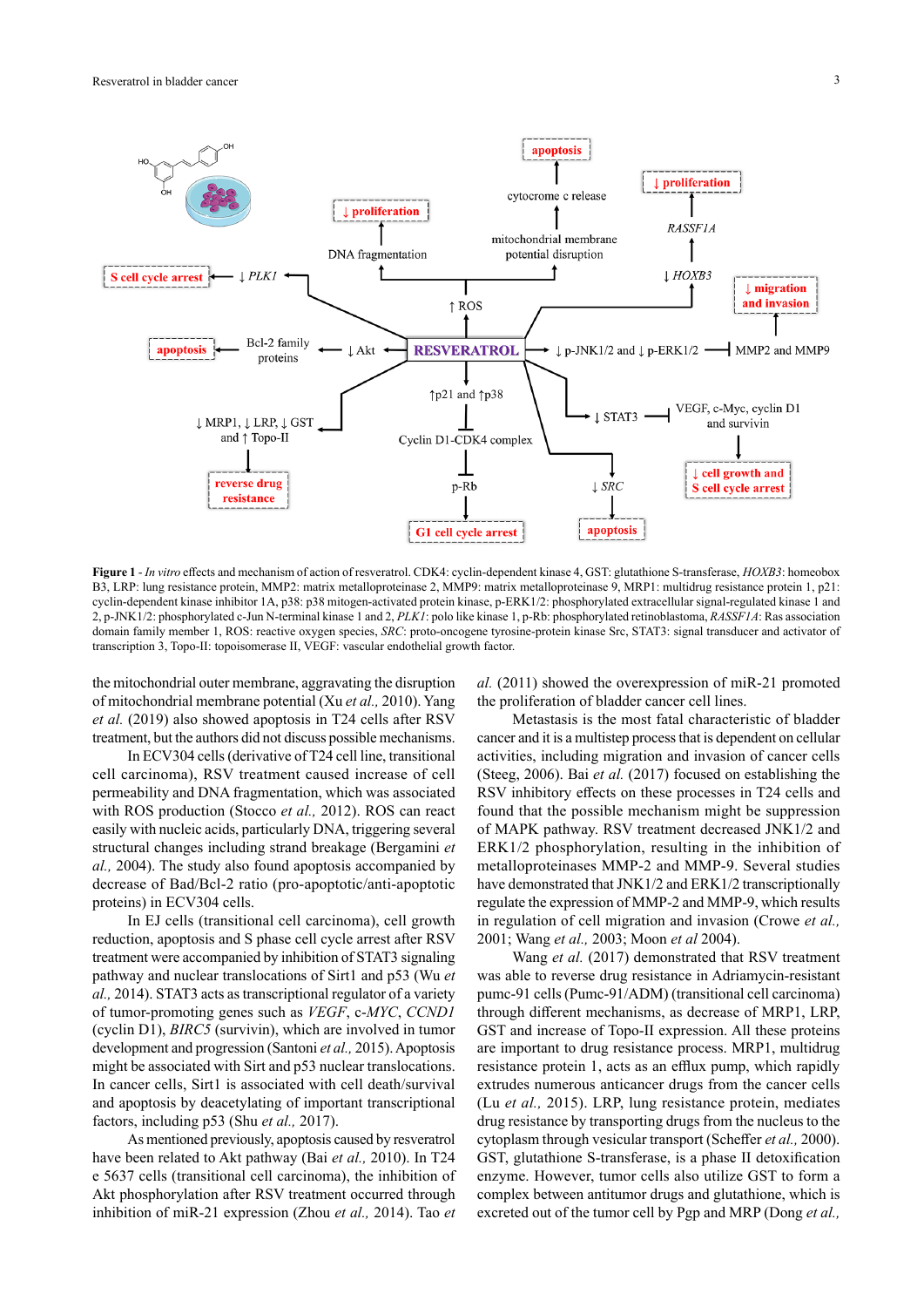2018). Topoisomerase II (Topo-II) is a nuclear protein that is usually highly expressed during active cell proliferation, being common its overexpression in tumors. However, it is supposed that decreased expression of Topo II is associated with drug resistance (Tsang *et al.,* 2006; Yu *et al.,* 2014). Several chemotherapeutic agents, as anthracyclines, epipodophy and amsacrine, interfere with DNA replication and promote DNA strand breaks via forming drug-Topo-II-DNA complexes in cancer cells. The downregulation of Topo II may alter the crosslinking and production of DNA complexes, resulting in a decline in chemosensitivity (Zhao *et al.,* 2016).

Almeida *et al.* (2019) showed that RSV has antiproliferative effects in bladder cancer cells independent of the *TP53* gene status (RT4 – *TP53* wild type, transitional cell carcinoma, 5637 and T24 – *TP53* mutant). *TP53* gene is considered the guardian of the genome, because it responds to stress signals inducing cell cycle arrest, apoptosis or DNA repair (Kastenhuber and Lowe, 2017). *TP53* mutations are common in muscle-invasive bladder cancer and are correlated with poor prognosis (Solomon and Hansel, 2016). In RT4, 5637 and T24 cells, the reduction of cell proliferation was associated with DNA primary damage caused by RSV treatment. The reduction of colonies formation was accompanied by reduction of *PLK1* gene expression after RSV treatment. Synthetic inhibitors of *PLK1* caused similar effect in the same cells (Brassesco *et al.,* 2013), showing the importance of this gene for clonogenic survival.

The authors also demonstrated that different mechanisms of action can be activated in *TP53* mutated or wild type cells after RSV treatment (Almeida *et al.,* 2019). In *TP53* mutated cells (5637 and T24), the decrease of *PLK1* expression was also associated with cell cycle arrest at S phase, since its encoded protein is necessary to S phase progress (Shen *et al.,* 2013). In T24 cells, RSV treatment also caused modulation of pathways connected to *RASSF1A* and *HOXB3* genes. *RASSF1A* is a tumor suppressor gene, whose promoter region hypermethylation causes its inhibition in many cancers, including bladder cancer (Baylin and Herman, 2000). *RASSF1A* silencing occurs through the *HOXB3* oncogene that induces *DNMT3B* expression, a gene that encodes a DNA methylation enzyme. Overexpression of *DNMT3B* caused by *HOXB3* results in hypermethylation of *RASSF1A* promoter region (Palakurthy *et al.,* 2009).

In wild type cells (RT4), the apoptosis caused by RSV treatment was accompanied by reduction of *AKT/mTOR* and *SRC* gene expression (Almeida *et al.,* 2019). Reduction of the protein encoded by *SRC* gene causes inhibition of FAK phosphorylation, an anti-apoptotic protein, favouring cell death (Kong *et al.,* 2015). In this cell line, there was also reduction of *DNMT1* gene expression, which may be contributing to demethylation of tumor suppressor genes (Almeida *et al.,* 2019).

The activity of RSV loaded in nanoformulation, aiming its use in blader cancer, was investigated only by Almeida *et al.* (2020). The authors showed that polymeric micelles were able to preserve the cytotoxic activity of free resveratrol in RT4 and T24 cells.

# *In vivo* studies about resveratrol effects in bladder cancer

Currently, there are only two studies about RSV in bladder cancer models (transitional cell carcinoma) *in vivo* [\(Table 2](#page-3-0) and [Figure 2\)](#page-4-0). Bai *et al.* (2010) used a xenograft model of bladder cancer to investigate RSV effects *in vivo*. The authors found that RSV treatment significantly slowed the growth of tumors and it was associated with expression decrease of the pro-angiogenic regulators VEGF and FGF-2. Angiogenesis is an important process for tumor growth and progression, being an interest approach to treat cancer (Li T *et al.,* 2018).

Wu *et al.* (2014) demonstrated that RSV intravesical treatment inhibited tumor growth in the orthotopic model used. The *in vivo* effect of RSV was associated with inhibition of STAT3 signalling pathway as discussed for its *in vitro* effects. Interestingly, the authors also showed that RSV treatment did not cause local irritation, indicating its safety for intravesical use. The transitional epithelia of bladder walls were undamaged, without capillary congestion or inflammatory lymphocyte infiltration.

# Studies about resveratrol effects in combination with other compounds in bladder cancer

The studies investigating the effects of RSV combined with other compounds to treat bladder cancer are summarized in [Table 3.](#page-4-1) Alayev *et al.* (2016) studied the effects of RSV in combination with rapamycin on the inhibition of PI3K/ Akt/mTOR signaling pathway. This pathway is related to the regulation of multiple cellular metabolic processes, cell growth, proliferation and survival (Yu and Cui, 2016). Its activation is very common in bladder cancer (Liu *et al.,* 2018). Previous studies showed that rapamycin and everolimus (mTOR inhibitors) were able to inhibit growth of bladder tumor cells and bladder tumor xenograft models (Fechner *et al.,* 2009; Mansure *et al.,* 2009; Chiong *et al.,* 2011). However, the use of mTOR inhibitors in monotherapy is not an interesting strategy. mTOR is involved in a negative feedback loop with PI3K and Akt; when mTOR levels decline, PI3K and Akt levels increase and cross-talk with other growth pathways (Abdelnour-Berchtold *et al.,* 2010). In this context, Alayev *et* 

<span id="page-3-0"></span>**Table 2 –**Effects of resveratrol in bladder cancer: *in vivo* studies.

| Animal model                                                                                                    | Dose/duration                                   | Findings     | Mechanism                                                                                                    | Reference        |
|-----------------------------------------------------------------------------------------------------------------|-------------------------------------------------|--------------|--------------------------------------------------------------------------------------------------------------|------------------|
| BALB/c-nude mice, male, 4 weeks old,<br>injected subcutaneous with T24 cells<br>into flanks                     | $20 \text{ mg/kg}$ once daily<br>for 4 weeks    | tumor growth | <b>IVEGF, IFGF-2</b>                                                                                         | Bai et al., 2009 |
| BALB/c-nude mice, female, 4 weeks<br>old, injected with EJ cells into sub-<br>epithelial layer urinary bladders | $200 \mu M$ in two day<br>intervals for 28 days | tumor growth | $\downarrow$ STAT3, $\downarrow$ p-STAT3,<br>$\mathcal{L}$ -Myc, $\mathcal{L}$ cyclinD1,<br>Lsurvivin, LVEGF | Wu et al., 2014  |
|                                                                                                                 |                                                 | Apoptosis    |                                                                                                              |                  |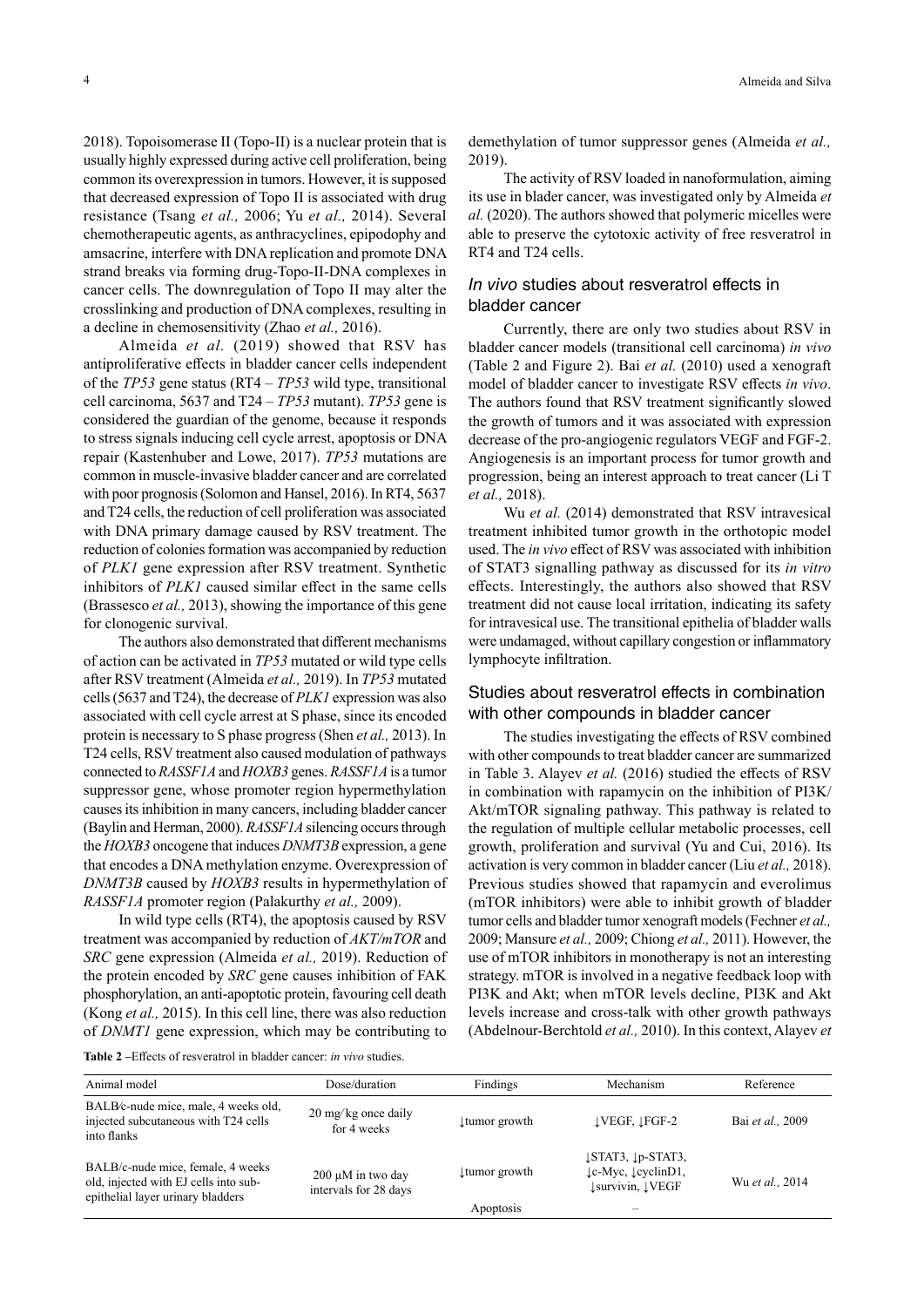

<span id="page-4-0"></span>**Figure 2** – *In vivo* effects and mechanism of action of resveratrol. FGF2: fibroblast growth factor 2, STAT3: signal transducer and activator of transcription 3, VEGF: vascular endothelial growth factor.

<span id="page-4-1"></span>

| <b>Table 3</b> – Resveratrol effects in combination with other compounds in bladder cancer. |  |
|---------------------------------------------------------------------------------------------|--|
|---------------------------------------------------------------------------------------------|--|

| Cancer cell               | Concentration/time         | Combination               | Findings                                   | Mechanisms                                                                                                                     | Reference           |
|---------------------------|----------------------------|---------------------------|--------------------------------------------|--------------------------------------------------------------------------------------------------------------------------------|---------------------|
| HCV39, 639V<br>and MGH-U1 | $100 \mu M$ for 24 or 48 h | Rapamycin<br>20 nM        | Antiproliferative effects                  | $\downarrow$ p-Akt, $\downarrow$ p-mTOR, $\downarrow$ p-56K1,<br>$\downarrow$ p-S6, $\downarrow$ p-4EBP1, $\downarrow$ p-eIF4B |                     |
|                           |                            |                           | Apoptosis                                  | ↑ cleaved caspase 3, ↑ cleaved<br>PARP, Isurvivin, Imell                                                                       | Alayev et al., 2016 |
|                           |                            |                           | Leell migration                            |                                                                                                                                |                     |
|                           |                            |                           | Lelonogenic survival                       |                                                                                                                                |                     |
| $T24-GCB$                 | 75 and 150 µM for 72 h     | Gemcitabine<br>$10 \mu M$ | Sensitized gemcitabine-<br>resistant cells |                                                                                                                                | Cho et al., 2019    |
|                           |                            |                           | Apoptosis                                  | ↑cleaved PARP                                                                                                                  |                     |
| $T24-GCB$                 | 75 and 150 µM for 72 h     | Gemcitabine<br>$10 \mu M$ | Sensitized gemcitabine-<br>resistant cells |                                                                                                                                | Cho et al., 2020    |

*al.* (2016) demonstrated that RSV and rapamycin combination was effective since it inhibited the levels of several mTOR downstream effectors (p-56K1, p-S6, p-4EBP1, and p-eIF4B) as well as was able to prevent rapamycin-induced reactivation of Akt. The authors also showed that the combination caused apoptosis, reduced cell migration and clonogenic survival.

One of the options to address multidrug resistance problem is using drug combination (Lou *et al.,* 2018). It has been reported that RSV can reverse multidrug resistance in cancer cells. Moreover, it can sensitize cancer cells to standard chemotherapeutic agents when used in combination with clinically used drugs (Ko *et al.,* 2017). Cho *et al.* (2019; 2020) studied the effects of RSV to overcome gemcitabine resistance in bladder cancer. The authors showed that the combination of RSV with gemcitabine caused an additive cytotoxic effect in bladder cancer cells T24-GCB (gemcitabine resistant cell line). They investigated modulation in some proteins related to drug resistance in bladder cancer, as ATP binding cassette subfamily C member 2 (ABCC2), deoxycytidine kinase (DCK), thymidine kinase 1 (TK1), and thymidine kinase 2 (TK2). However, RSV may act by other mechanism since those proteins levels did not change as expected.

### Future perspectives

Clinical trials with healthy volunteers have shown that RSV administration does not cause serious adverse events (Boocock *et al.,* 2007; Almeida *et al.,* 2009; Brown *et al.,* 2010). However, these studies also showed that RSV presents rapid metabolism and low bioavailability, requiring strategies to improve its future use. Some strategies such as optimization of drug delivery with formulations and synergistic or additive interactions with other phytochemicals were reported to increase RVS bioavailability (Amri *et al.,* 2012; Smoliga and Blanchard, 2014; Santos *et al.,* 2019).

Although there are no studies about RSV and bladder cancer in humans, the effects of this compound in other cancers were already investigated in clinical trials. Patel *et al.* (2010) demonstrated that the treatment with RSV (0.5-1.0 g/day,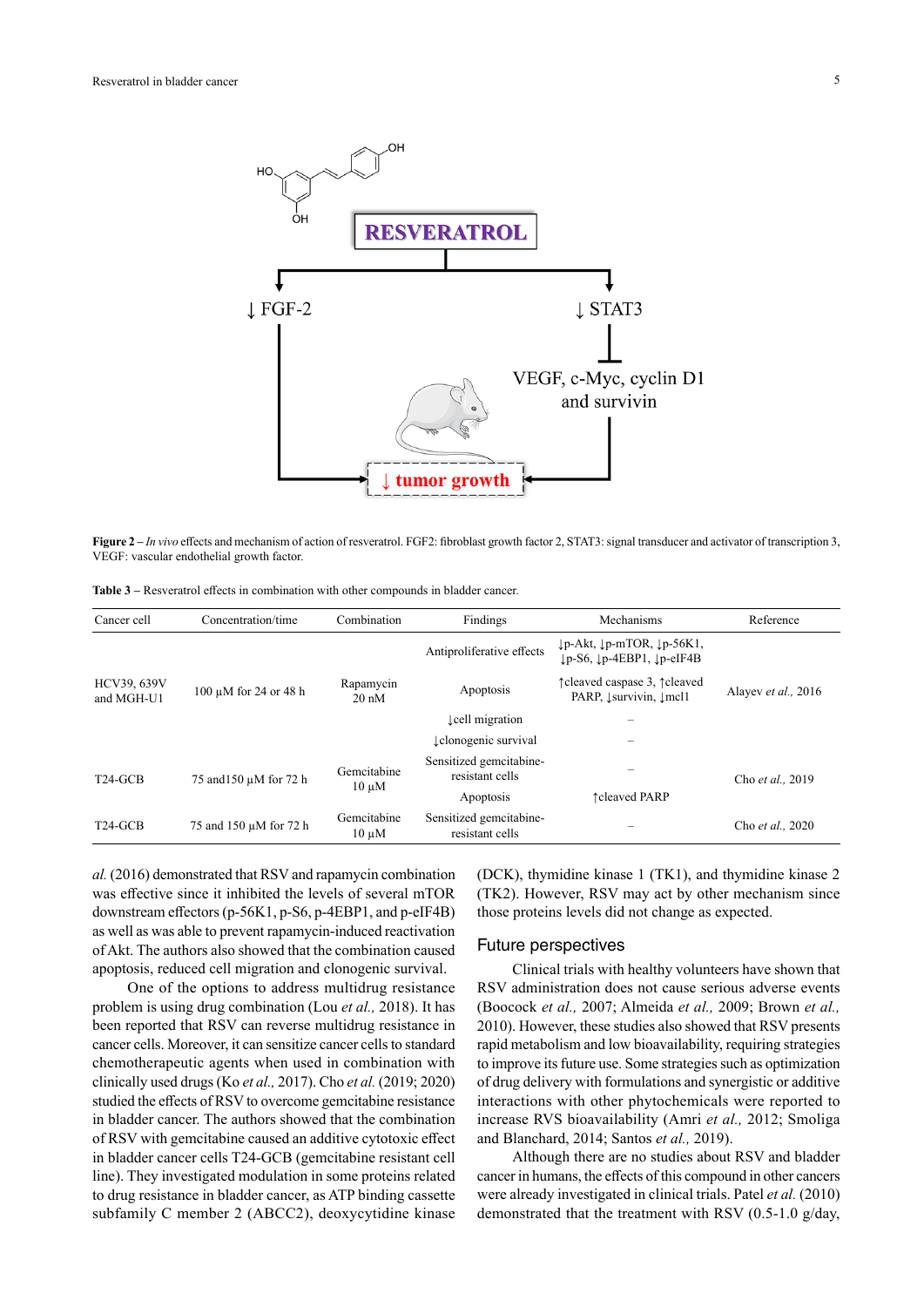for 8 days) reduced cell proliferation in colorectal tumor samples from patients. Additionally, the authors reported good tolerability of patients to treatment. Howells *et al.* (2011) also demonstrated good results in patients with colorectal cancer and liver metastasis. After the treatment with RSV (5 grams/ day for 14 days), there was an increase in caspase-3 expression in liver tumor samples. Another study showed that the intake of 5-50 mg, twice daily, for 12 weeks caused a reduction of methylation of the tumor suppressor gene *RASSF1A* in women at increased risk of breast cancer (Zhu *et al.,* 2012). These clinical findings, the possibility of optimization of drug delivery, few side effects observed and the results of in vivo observations and in vitro experiments discussed above are optimistic and encourage further studies about RSV effects in bladder cancer.

# Conclusion

RSV has been found to inhibit cancer cell proliferation, cell migration, and invasion, induce cell cycle arrest, and trigger apoptosis in bladder cancer cells. Besides that, RSV decrease tumor growth in bladder cancer models *in vivo*. These anticancer effects are related to its ability to modulate several signaling molecules involved in cancer processes. Thus, RSV is a potential agent for treating bladder cancer. Further *in vivo* studies using the compound alone or in combination with other drugs are needed to confirm the effectiveness of RSV in bladder cancer.

#### Acknowledgments

This study was supported by Universidade Federal de Ouro Preto (PROPP 23/2019 – grant number 23109.004079/2019-53).

#### Conflict of Interest

There are no conflicts of interest.

#### Author Contributions

TCA performed the literature search and wrote the manuscript. GNS critically revised the work. All authors read and approved the final version.

#### **References**

- Abdelnour-Berchtold E, Cerantola Y, Roulin D, Dormond-Meuwly A, Demartines N and Dormond O (2010) Rapamycin-mediated FOXO1 inactivation reduces the anticancer efficacy of rapamycin. Anticancer Res 30:799-804.
- Alayev A, Salamon RS, Schwartz NS, Berman AY, Wiener SL and Holz MK (2016) Combination of rapamycin and resveratrol for treatment of bladder cancer. J Cell Physiol 232:436-446.
- Almeida L, Vaz-da-Silva M, Falcão A, Soares E, Costa R, Loureiro AI, Fernandes-Lopes C, Rocha JF, Nunes T, Wright L *et al.* (2009) Pharmacokinetic and safety profile of trans-resveratrol in a rising multiple-dose study in healthy volunteers. Mol Nutr Food Res 53:7-15.
- Almeida TC, Guerra CCC, de Assis BLG, de Oliveira Aguiar Soares RD, Garcia CCM, Lima AA and da Silva GN (2019) Antiproliferative and toxicogenomic effects of resveratrol in bladder cancer cells with different *TP53* status. Environ Mol Mutagen 60:740-751.
- Almeida TC, Seibert JB, Almeida SHS, Amparo TR, Teixeira LFM, Barichello JM, Postacchini BB, Santos ODH and da

Silva GN (2020) Polymeric micelles containing resveratrol: development, characterization, cytotoxicity on tumor cells and antimicrobial activity. Braz J Pharm Sci 56:e18411.

- Amri A, Chaumeil JC, Sfar S and Charrueau C (2012) Administration of resveratrol: what formulation solutions to bioavailability limitations? J Control Release 158:182-193.
- Bai Y, Mao QQ, Qin J, Zheng XY, Wang YB, Yang K, Shen HF and Xie LP (2010) Resveratrol induces apoptosis and cell cycle arrest of human T24 bladder cancer cells *in vitro* and inhibits tumor growth *in vivo*. Cancer Sci 101:488-493.
- Bai Y, Yang H, Zhang G, Hu L, Lei Y, Qin Y, Yang Y, Wang Q, Li R and Mao Q (2017) Inhibitory effects of resveratrol on the adhesion, migration and invasion of human bladder cancer cells. Mol Med Rep 15:885-889.
- Bastianetto S, Ménard C and Quirion R (2015) Neuroprotective action of resveratrol. Biochim Biophys Acta 1852:1195-1201.
- Baylin SB and Herman JG (2000) DNA hypermethylation in tumorigenesis: Epigenetics joins genetics. Trends Genet 16:168–174.
- Bergamini CM, Gambetti S, Dondi A and Cervellati C (2004) Oxygen, reactive oxygen species and tissue damage. Curr Pharm Des 10:1611-1626.
- Boocock DJ, Faust GE, Patel KR, Schinas AM, Brown VA, Ducharme MP, Booth TD, Crowell JA, Perloff M, Gescher AJ et al. (2007) Phase I dose escalation pharmacokinetic study in healthy volunteers of resveratrol, a potential cancer chemopreventive agent. Cancer Epidemiol Biomarkers Prev 16:1246-1252.
- Brassesco MS, Pezuk JA, Morales AG, De Oliveira JC, Roberto GM, Da Silva GN, Oliveira HF, Scrideli CA and Tone LG (2013) *In vitro* targeting of polo-like kinase 1 in bladder carcinoma: Comparative effects of four potent inhibitors. Cancer Biol Ther 14:648-657.
- Brown VA, Patel KR, Viskaduraki M, Crowell JA, Perloff M, Booth TD, Vasilinin G, Sen A, Schinas AM, Piccirilli G *et al.* (2010) Repeat dose study of the cancer chemopreventive agent resveratrol in healthy volunteers: safety, pharmacokinetics, and effect on the insulin-like growth factor axis. Cancer Res 70:9003-9011.
- Carrizzo A, Forte M, Damato A, Trimarco V, Salzano F, Bartolo M, Maciag A, Puca AA and Vecchione C (2013) Antioxidant effects of resveratrol in cardiovascular, cerebral and metabolic diseases. Food Chem Toxicol 61:215-226.
- Chiong E, Lee IL, Dadbin A, Sabichi AL, Harris L, Urbauer D, McConkey DJ, Dickstein RJ, Cheng T and Grossman HB (2011) Effects of mTOR inhibitor everolimus (RAD001) on bladder cancer cells. Clin Cancer Res 17:2863-2873.
- Cho CJ, Yang CW, Wu CL, Ho JY, Yu CP, Wu ST and Yu DS (2019) The modulation study of multiple drug resistance in bladder cancer by curcumin and resveratrol. Oncol Lett 18:6869-6876.
- Cho CJ, Yu CP, Wu CL, Ho JY, Yang CW and Yu DS (2020) Decreased drug resistance of bladder cancer using phytochemicals treatment. Kaohsiung J Med Sci:128-135.
- Crowe DL, Tsang KJ and Shemirani B (2001) Jun N-terminal kinase 1 mediates transcriptional induction of matrix metalloproteinase 9 expression. Neoplasia 3:27-32.
- Cumberbatch MGK, Jubber I, Black PC, Esperto F, Figueroa JD, Kamat AM, Kiemeney L, Lotan Y, Pang K, Silverman DT *et al.* (2018) Epidemiology of bladder cancer: A systematic review and contemporary update of risk factors in 2018. Eur Urol 74:784-795.
- De Amicis F, Chimento A, Montalto FI, Casaburi I, Sirianni R and Pezzi V (2019) Steroid receptor signallings as targets for resveratrol actions in breast and prostate cancer. Int J Mol Sci 20:1087.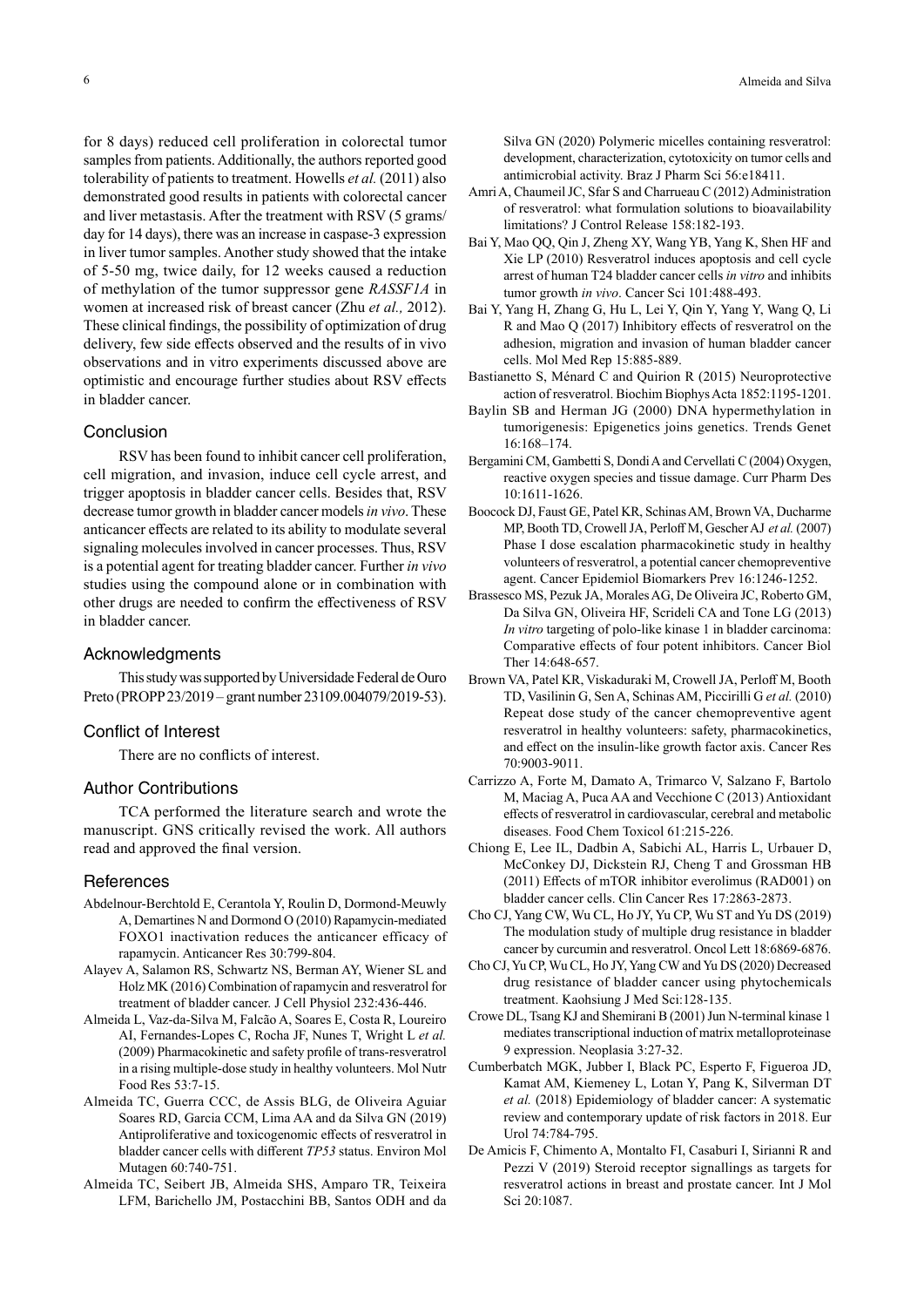- de Sá Coutinho D, Pacheco MT, Frozza RL and Bernardi A (2018) Anti-inflammatory effects of resveratrol: Mechanistic insights. Int J Mol Sci 19:1812.
- Dong SC, Sha HH, Xu XY, Hu TM, Lou R, Li H, Wu JZ, Dan C and Feng J (2018) Glutathione S-transferase  $\pi$ : a potential role in antitumor therapy. Drug Des Devel Ther 12:3535-3547.
- Donjerkovic D and Scott DW (2000) Regulation of the G1 phase of the mammalian cell cycle. Cell Research 10:1-16.
- Dy GW, Gore JL, Forouzanfar MH, Naghavi M and Fitzmaurice C (2017) Global burden of urologic cancers, 1990-2013. Eur Urol 71:437-446.
- Elmore S (2007) Apoptosis: a review of programmed cell death. Toxicol Pathol 35:495-516.
- Fechner G, Classen K, Schmidt D, Hauser S and Muller SC (2009) Rapamycin inhibits *in vitro* growth and release of angiogenetic factors in human bladder cancer. Urology 73:665-668.
- Funt SA and Rosenberg JE (2017) Systemic, perioperative management of muscle-invasive bladder cancer and future horizons. Nat Rev Clin Oncol 14:221-234.
- Hoskin P and Dubash S (2012) Bladder conservation for muscleinvasive bladder cancer. Expert Rev Anticancer Ther 12:1015- 1020.
- Howells LM, Berry DP, Elliott PJ, Jacobson EW, Hoffmann E, Hegarty B, Brown K, Steward WP and Gescher AJ (2011) Phase I randomized, double-blind pilot study of micronized resveratrol (SRT501) in patients with hepatic metastases- safety, pharmacokinetics, and pharmacodynamics. Cancer Prev Res 4:1419-1425.
- Huang XT, Li X, Xie ML, Huang Z, Huang YX, Wu GX, Peng ZR, Sun YN, Ming QL, Liu YX *et al.* (2019) Resveratrol: Review on its discovery, anti-leukemia effects and pharmacokinetics. Chem Biol Interact 306:29-38.
- Jang M, Cai L, Udeani GO, Slowing KV, Thomas CF, Beecher CWW, Fong HHS, Farnsworth NR, Kinghorn AD, Mehta RG *et al.* (1997) Cancer chemopreventive activity of resveratrol, a natural product derived from grapes. Science 275:218-220.
- Kastenhuber ER and Lowe SW (2017) Putting p53 in context. Cell 170:1062-1078.
- Ko JH, Sethi G, Um JY, Shanmugam MK, Arfuso F, Kumar AP, Bishayee A and Ahn KS (2017) The role of resveratrol in cancer therapy. Int J Mol Sci 18:2589.
- Kong D, Chen F and Sima NI (2015) Inhibition of focal adhesion kinase induces apoptosis in bladder cancer cells via Src and the phosphatidylinositol 3-kinase/Akt pathway. Exp Ther Med 10:1725-1731.
- Li T, Kang G, Wang T and Huang H (2018) Tumor angiogenesis and anti-angiogenic gene therapy for cancer. Oncol Lett 16:687- 702.
- Li X, Wu B, Wang L and Li S (2006) Extractable amounts of transresveratrol in seed and berry skin in Vitis evaluated at the germplasm level. J Agric Food Chem 54:8804-8811.
- Li YR, Li S and Lin CC (2018) Effect of resveratrol and pterostilbene on aging and longevity. Biofactors 44:69-82.
- Lin X, Wu G, Huo WQ, Zhang Y and Jin FS (2012) Resveratrol induces apoptosis associated with mitochondrial dysfunction in bladder carcinoma cells. Int J Urol 19:757-764.
- Liu ST, Hui G, Mathis C, Chamie K, Pantuck AJ and Drakaki A (2018) The current status and future role of the phosphoinositide 3 kinase/AKT signaling pathway in urothelial cancer: an old pathway in the new immunotherapy era. Clin Genitourinary Cancer 16:e269-e276.
- Liu Z, Xu J, Wu X, Wang Y, Lin Y, Wu D, Zhang H and Qin J (2019) Molecular analysis of UV-C induced resveratrol accumulation in *Polygonum cuspidatum* leaves. Int J Mol Sci 20:6185.
- Lou JS, Yao P and Tsim KWK (2018) Cancer treatment by using traditional Chinese medicine: probing active compounds in anti-multidrug resistance during drug therapy. Curr Med Chem 25:5128-5141.
- Lu JF, Pokharel D and Bebawy M (2015) MRP1 and its role in anticancer drug resistance. Drug Metab Rev 47:406-419.
- Mansure JJ, Nassim R, Chevalier S, Rocha J, Scarlata E and Kassouf W (2009) Inhibition of mammalian target of rapamycin as a therapeutic strategy in the management of bladder cancer. Cancer Biol Ther 8:2339-2347.
- Moon SK, Kim HM, Lee YC and Kim CH (2004) Disialoganglioside (GD3) synthase gene expression suppresses vascular smooth muscle cell responses via the inhibition of ERK1/2 phosphorylation, cell cycle progression, and matrix metalloproteinase-9 expression. J Biol Chem 279:33063-33070.
- Newman DJ and Cragg GM (2016) Natural products as sources of new drugs from 1981 to 2014. J Nat Prod 79:629-661.
- Nitulescu GM, Van De Venter M, Nitulescu G, Ungurianu A, Juzenas P, Peng Q, Olaru OT, Grădinaru D, Tsatsakis A, Tsoukalas D, Spandidos DA and Margina D (2018) The Akt pathway in oncology therapy and beyond (Review). Int J Oncol 53:2319- 2331.
- Oyebode O, Kandala NB, Chilton PJ and Lilford RJ (2016) Use of traditional medicine in middle-income countries: A WHO-SAGE study. Health Policy Plan 31:984-991.
- Palakurthy RK, Wajapeyee N, Santra MK, Gazin C, Lin L, Gobeil S and Green MR (2009) Epigenetic silencing of the RASSF1A tumor suppressor gene through HOXB3-Mediated induction of DNMT3B expression. Mol Cell 36:219–230.
- Patel KR, Brown VA, Jones DJ, Britton RG, Hemingway D, Miller AS, West KP, Booth TD, Perloff M, Crowell JA *et al.* (2010) Clinical pharmacology of resveratrol and its metabolites in colorectal cancer patients. Cancer Res 70:7392-7399.
- Richters A, Aben KKH and Kiemeney LALM (2019) The global burden of urinary bladder cancer: an update. World J Urol 38:1895-1904.
- Saginala K, Barsouk A, Aluru JS, Rawla P, Padala SA and Barsouk A (2020) Epidemiology of bladder cancer. Med Sci (Basel) 8:15.
- Sales JM and Resurreccion AV (2014) Resveratrol in peanuts. Crit Rev Food Sci Nutr 54:734-770.
- Sanli O, Dobruch J, Knowles MA, Burger M, Alemozaffar M, Nielsen ME and Lotan Y (2017) Bladder cancer. Nat Rev Dis Primers 3:17022.
- Santoni M, Conti A, Piva F, Massari F, Ciccarese C, Burattini L, Cheng L, Lopez-Beltran A, Scarpelli M, Santini D *et al.* (2015) Role of STAT3 pathway in genitourinary tumors. Future Sci OA 1:FSO15.
- Santos AC, Pereira I, Magalhães M, Pereira-Silva M, Caldas M, Ferreira L, Figueiras A, Ribeiro AJ and Veiga F (2019) Targeting cancer via resveratrol-loaded nanoparticles administration: Focusing on *in vivo* evidence. AAPS J 21:57.
- Sathe A and Nawroth R (2018) Targeting the PI3K/AKT/mTOR pathway in bladder cancer. Methods Mol Biol 1655:335-350.
- Scheffer GL, Schroeijers AB, Izquierdo MA, Wiemer EA and Scheper RJ (2000) Lung resistance-related protein/major vault protein and vaults in multidrug-resistant cancer. Curr Opin Oncol 12:550-556.
- Shen M, Cai Y, Yang Y, Yan X, Liu X and Zhou T (2013) Centrosomal protein FOR20 is essential for S-phase progression by recruiting Plk1 to centrosomes. Cell Res 23:1284-1295.
- Shiota M, Fujimoto N, Yamamoto Y, Takeuchi A, Tatsugami K, Uchiumi T, Matsuyama H and Eto M (2020) Genome-wide association study of genetic variations associated with treatment failure after intravesical Bacillus Calmette-Guérin